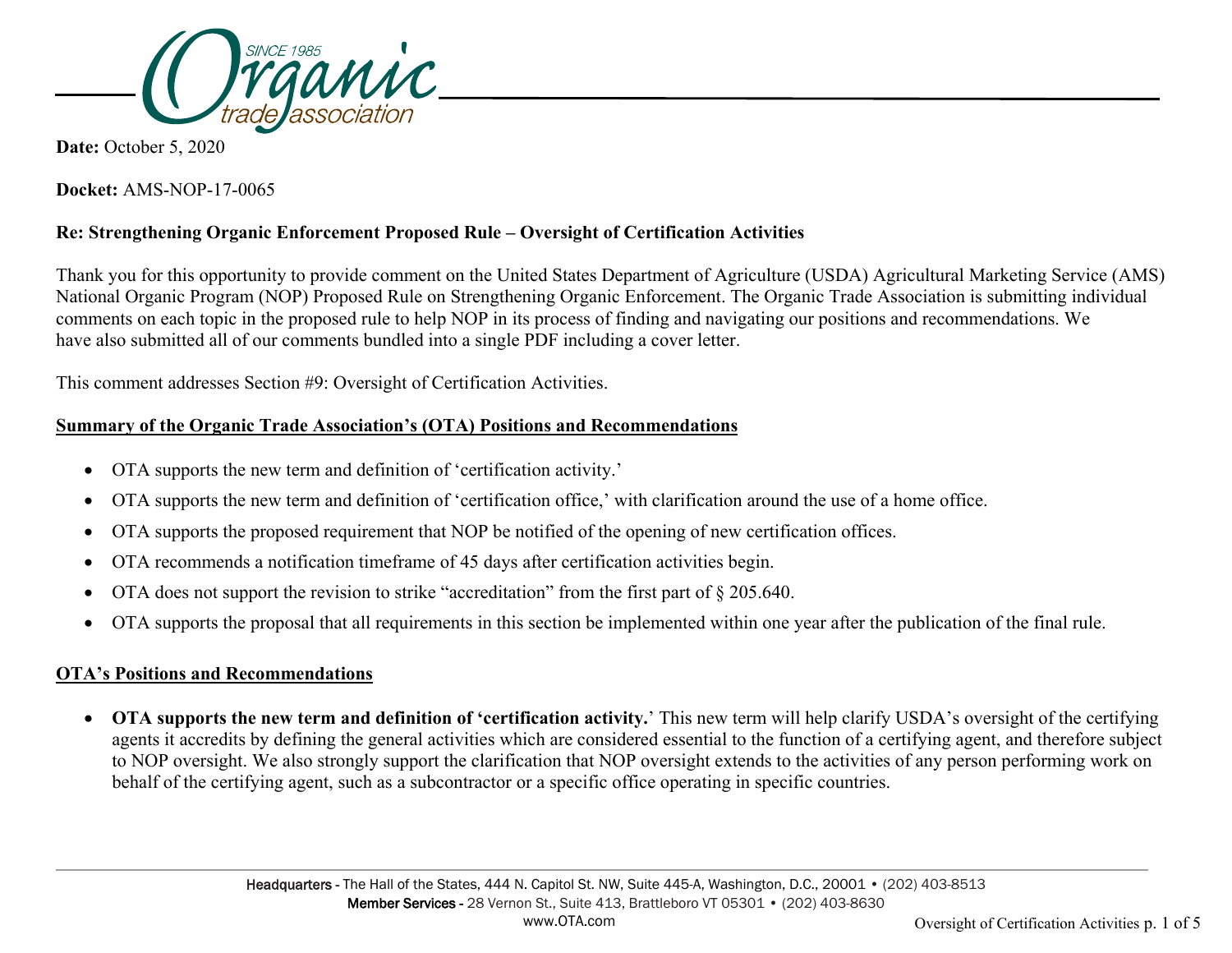

- **OTA supports the new term and the definition of 'certification office,' with clarification around the use of a home office**. The new term and definition are essential to effective NOP oversight of certification activities that occur at all certification offices and locations. It is not clear, however, if the reference to "…any site…." would include a home office. OTA views a home office where an employee works to be a remote workstation rather than a certification office.
	- **P** Recommendation: OTA recommends clarification on whether a home office should be considered a 'certification office.' This could be provided either through a revision to the proposed definition or through Guidance. *See OTA's s requested revision in Table 8*
- **OTA supports the proposed requirement that NOP be notified of the opening of new certification offices. However, we do not support the proposed notification timeframe of 90 days after certification activities begin.** This amount of time is excessive and significant certification activity could occur during that amount of time.
	- **P** Recommendation: OTA recommends that certifying agents notify NOP within 45 calendar days. *See OTA's requested revision in Table 8*
- **OTA does not support the revision to strike "accreditation" from the first part of § 205.640.** There is no explanation for the change, and it is not being framed as a technical correction. It is unclear what the intent of the change is, and if it will have a substantive impact. OTA does not support a revision to the regulation that does not come with an explanation.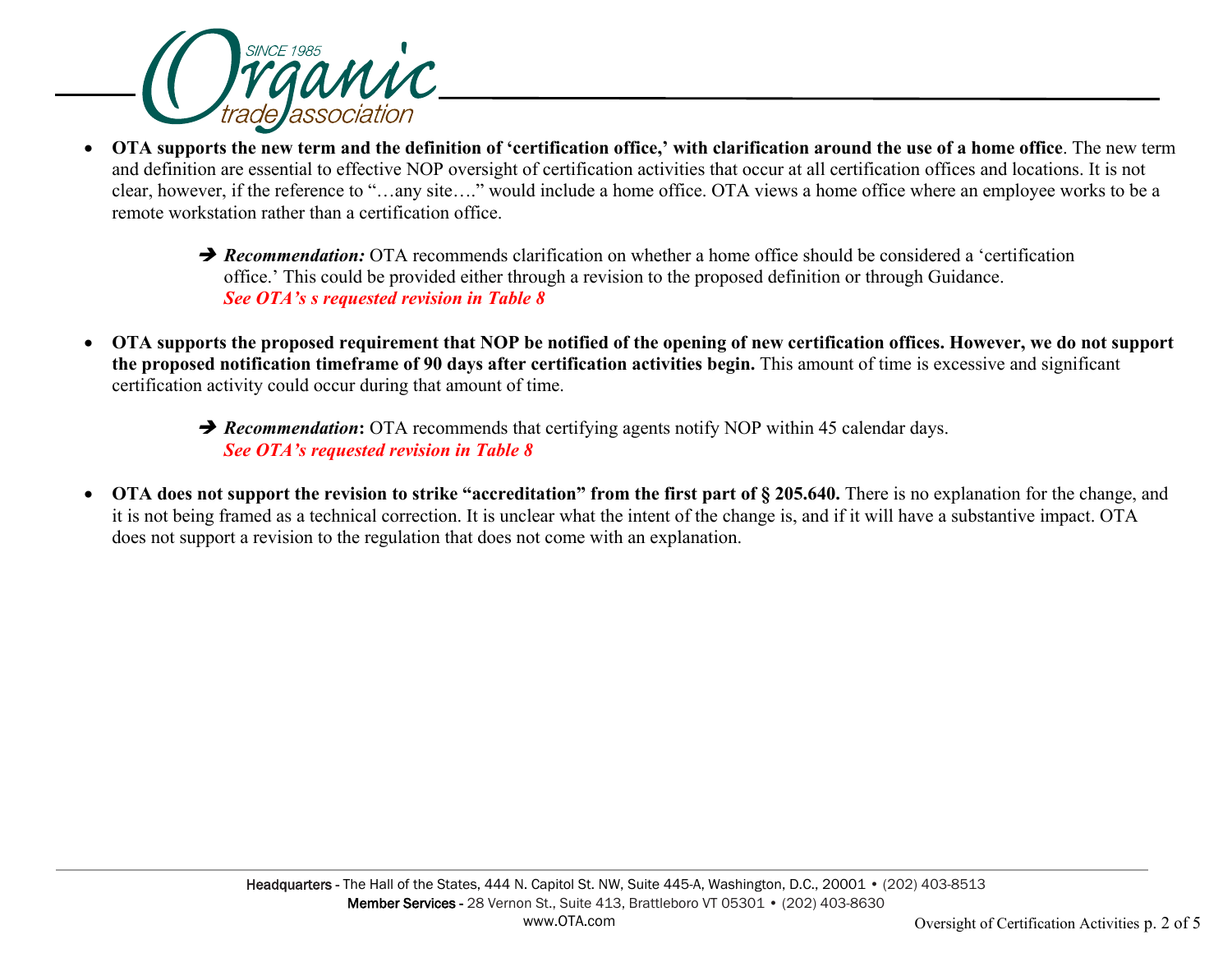

## **Table 8: OTA's Requested Revisions to the Proposed Rule and Recommendations for Guidance**

| <b>Action &amp;</b>                                                                                                                                | <b>Proposed Rule Text</b>                                                                                                                                                                                                                                                          | Revisions and/or Guidance needed to implement OTA's Positions                                                                                   |  |  |
|----------------------------------------------------------------------------------------------------------------------------------------------------|------------------------------------------------------------------------------------------------------------------------------------------------------------------------------------------------------------------------------------------------------------------------------------|-------------------------------------------------------------------------------------------------------------------------------------------------|--|--|
| <b>Section</b>                                                                                                                                     |                                                                                                                                                                                                                                                                                    | and improve the quality, clarity and utility of the Proposed Rule.                                                                              |  |  |
| Add new term<br>205.2                                                                                                                              | Certification activity. Any business conducted by a<br>certifying agent, or by a person acting on behalf of a<br>certifying agent, including but not limited to:<br>certification management; administration; application                                                          | OTA supports this new term and definition.                                                                                                      |  |  |
|                                                                                                                                                    | review; inspection planning; inspections; sampling;<br>inspection report review; material review; label review;<br>records retention; compliance review; investigating<br>complaints and taking adverse actions; certification<br>decisions; and issuing transaction certificates. |                                                                                                                                                 |  |  |
| Add new term                                                                                                                                       | Certification office. Any site or facility where                                                                                                                                                                                                                                   | <b>Revision or Guidance needed: OTA supports this new term and</b>                                                                              |  |  |
| 205.2                                                                                                                                              | certification activities are conducted, except for                                                                                                                                                                                                                                 | definition. However, either a revision to the regulation or guidance is                                                                         |  |  |
|                                                                                                                                                    | certification activities that occur at certified operations                                                                                                                                                                                                                        | needed to clarify whether a certification office would apply to a "home                                                                         |  |  |
|                                                                                                                                                    | or applicants for certification, such as inspections and                                                                                                                                                                                                                           | office."                                                                                                                                        |  |  |
|                                                                                                                                                    | sampling.                                                                                                                                                                                                                                                                          |                                                                                                                                                 |  |  |
|                                                                                                                                                    |                                                                                                                                                                                                                                                                                    | OTA recommends that clarification be provided in Guidance.                                                                                      |  |  |
|                                                                                                                                                    |                                                                                                                                                                                                                                                                                    | Alternatively, the rule could be revised as shown below.                                                                                        |  |  |
|                                                                                                                                                    |                                                                                                                                                                                                                                                                                    | OTA Requested Revision (if not clarified in Guidance): Certification office. Any site or facility where certification activities are conducted, |  |  |
| except for home offices and certification activities that occur at certified operations or applicants for certification, such as inspections and   |                                                                                                                                                                                                                                                                                    |                                                                                                                                                 |  |  |
| sampling.                                                                                                                                          |                                                                                                                                                                                                                                                                                    |                                                                                                                                                 |  |  |
| Add                                                                                                                                                | Notify AMS not later than 90 calendar days after                                                                                                                                                                                                                                   | Revision needed: OTA does not support the proposed timeframe of 90                                                                              |  |  |
| 205.501(a)                                                                                                                                         | certification activities begin in a new certification                                                                                                                                                                                                                              | days after certification activities begin. This amount of time is                                                                               |  |  |
| (22)                                                                                                                                               | office. The notification must include the countries                                                                                                                                                                                                                                | excessive. Instead, we recommend 45 days.                                                                                                       |  |  |
|                                                                                                                                                    | where the certification activities are being provided, the                                                                                                                                                                                                                         |                                                                                                                                                 |  |  |
|                                                                                                                                                    | nature of the certification activities, and the                                                                                                                                                                                                                                    |                                                                                                                                                 |  |  |
|                                                                                                                                                    | qualifications of the personnel providing the                                                                                                                                                                                                                                      |                                                                                                                                                 |  |  |
|                                                                                                                                                    | certification activities.                                                                                                                                                                                                                                                          |                                                                                                                                                 |  |  |
| OTA Requested Revision: Notify AMS not later than 90 45 calendar days after certification activities begin in a new certification office. The      |                                                                                                                                                                                                                                                                                    |                                                                                                                                                 |  |  |
| notification must include the countries where the certification activities are being provided, the nature of the certification activities, and the |                                                                                                                                                                                                                                                                                    |                                                                                                                                                 |  |  |
| qualifications of the personnel providing the certification activities.                                                                            |                                                                                                                                                                                                                                                                                    |                                                                                                                                                 |  |  |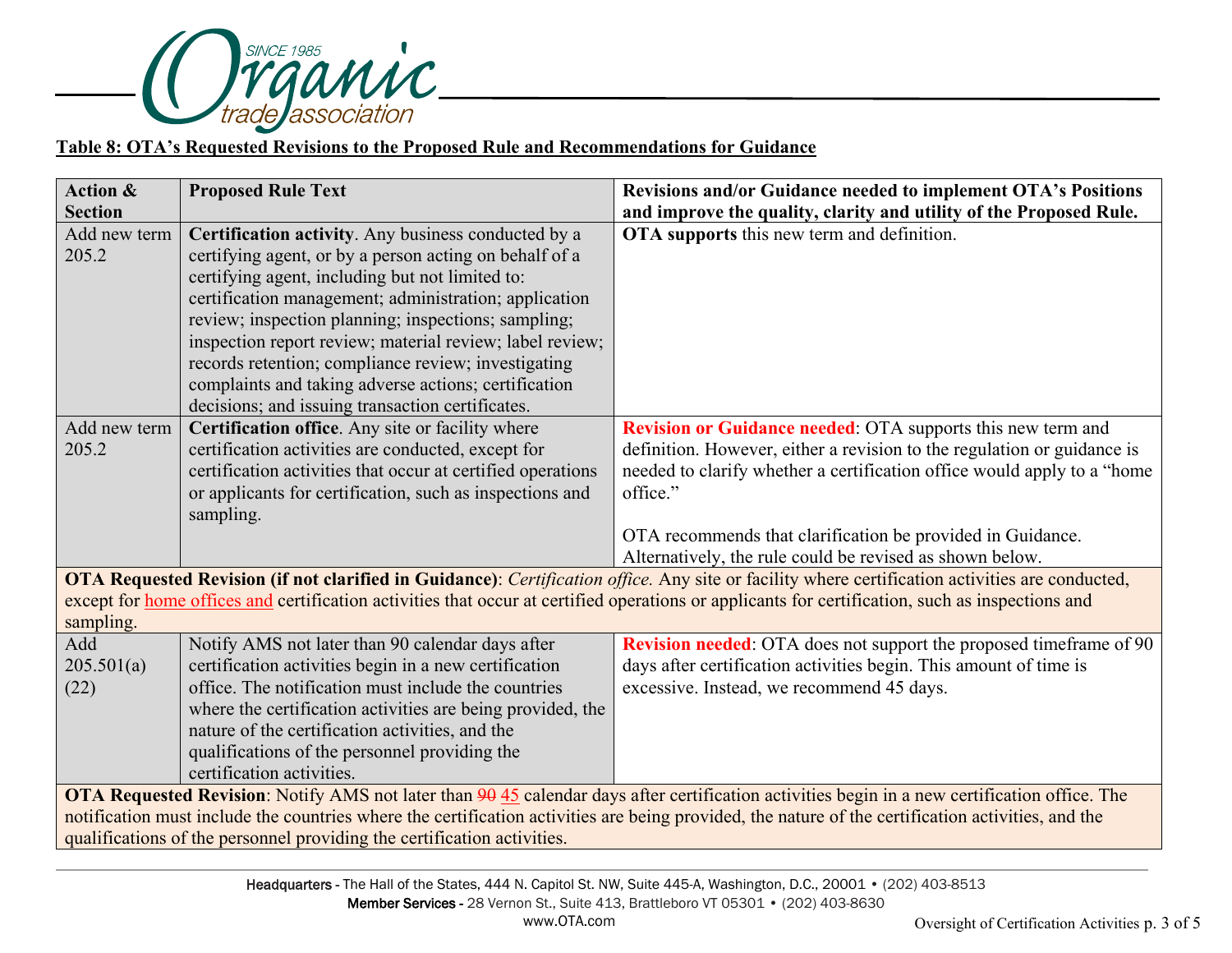

| Revise                                                                                                                                             | Fees and other charges equal as nearly as may be to the                                         | <b>Do NOT revise:</b> OTA does not support the revision to strike                                                                                |  |  |
|----------------------------------------------------------------------------------------------------------------------------------------------------|-------------------------------------------------------------------------------------------------|--------------------------------------------------------------------------------------------------------------------------------------------------|--|--|
| introductory                                                                                                                                       | cost of the accreditation services rendered under the                                           | "accreditation" from the first part of 205.640. There is no explanation                                                                          |  |  |
| paragraph                                                                                                                                          | regulations, including initial accreditation, review of                                         | for its change, and it is not being framed as a technical correction so                                                                          |  |  |
| 205.640                                                                                                                                            | annual reports, and renewal of accreditation, shall be                                          | it's unclear if it will have a substantive impact. It appears to connect                                                                         |  |  |
|                                                                                                                                                    | reviewed, assessed, and collected from applicants for                                           | fees and other charges generally to "services," rather than to                                                                                   |  |  |
|                                                                                                                                                    | initial accreditation and accredited certifying agents                                          | specifically "accreditation services," as is intended by the regulation                                                                          |  |  |
|                                                                                                                                                    | submitting annual reports or seeking renewal of                                                 | and the National Organic Program.                                                                                                                |  |  |
|                                                                                                                                                    | accreditation in accordance with the following                                                  |                                                                                                                                                  |  |  |
|                                                                                                                                                    | provisions:                                                                                     | The language omitted in the second part of the provision appears to be                                                                           |  |  |
|                                                                                                                                                    |                                                                                                 | duplicative. Again, however, the change is not explained therefore                                                                               |  |  |
|                                                                                                                                                    |                                                                                                 | OTA does not support a revision.                                                                                                                 |  |  |
| OTA Requested Revision: DO NOT REVISE THE REGULATION - retain the regulatory text as is: Fees and other charges equal as nearly                    |                                                                                                 |                                                                                                                                                  |  |  |
| as may be to the cost of the accreditation services rendered under the regulations, including initial accreditation, review of annual reports, and |                                                                                                 |                                                                                                                                                  |  |  |
|                                                                                                                                                    |                                                                                                 | renewal of accreditation, shall be assessed, and collected from applicants for initial accreditation and accredited certifying agents submitting |  |  |
|                                                                                                                                                    | annual reports or seeking renewal of accreditation in accordance with the following provisions: |                                                                                                                                                  |  |  |
| Revise                                                                                                                                             | Notification. (1) A written notification of                                                     | No concerns.                                                                                                                                     |  |  |
| 205.665(a)                                                                                                                                         | noncompliance shall will be sent to the certifying agent                                        |                                                                                                                                                  |  |  |
|                                                                                                                                                    | when:                                                                                           |                                                                                                                                                  |  |  |
|                                                                                                                                                    | An inspection, review, or investigation of an accredited                                        |                                                                                                                                                  |  |  |
|                                                                                                                                                    | certifying agent by the Program Manager reveals any                                             |                                                                                                                                                  |  |  |
|                                                                                                                                                    | noncompliance with the Act or regulations in this part,;                                        |                                                                                                                                                  |  |  |
|                                                                                                                                                    | <sub>or</sub>                                                                                   |                                                                                                                                                  |  |  |
|                                                                                                                                                    | The Program Manager determines that the certification                                           |                                                                                                                                                  |  |  |
|                                                                                                                                                    | activities of the certifying agent, or any person                                               |                                                                                                                                                  |  |  |
|                                                                                                                                                    | performing certification activities on behalf of the                                            |                                                                                                                                                  |  |  |
|                                                                                                                                                    | certifying agent, are not compliant with the Act or the                                         |                                                                                                                                                  |  |  |
|                                                                                                                                                    | regulations in this part; or                                                                    |                                                                                                                                                  |  |  |
|                                                                                                                                                    | The Program Manager determines that the certification                                           |                                                                                                                                                  |  |  |
|                                                                                                                                                    | activities at a certification office, and/in specific                                           |                                                                                                                                                  |  |  |
|                                                                                                                                                    | countries, are not compliant with the Act or the                                                |                                                                                                                                                  |  |  |
|                                                                                                                                                    | regulations in this part.                                                                       |                                                                                                                                                  |  |  |
|                                                                                                                                                    | Such notification must shall provide:                                                           |                                                                                                                                                  |  |  |
|                                                                                                                                                    | A description of each noncompliance;                                                            |                                                                                                                                                  |  |  |